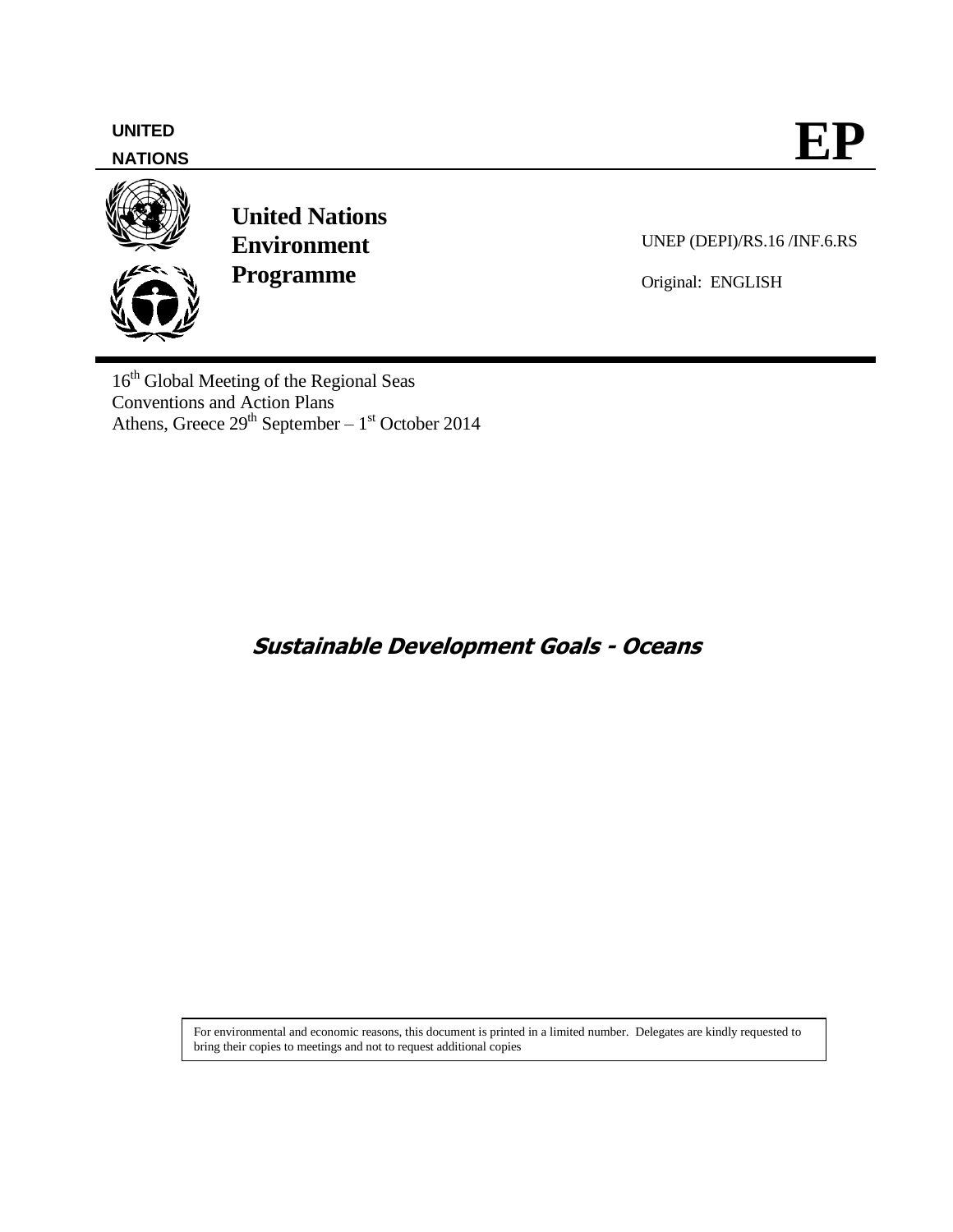# **REGIONAL SEAS IN THE POST‐2015 AGENDA AND THE SUSTAINABLE DEVELOPMENT GOALS**

### **Introduction**

There is now an established consensus that social, economic, and environmental challenges are facing the planet as articulated in *The Future We Want* document. These challenges are interlinked and must be addressed through an integrated approach. The environment, along with social and economic factors, plays an important role for sincere sustainable development on a global scale. Indeed in the discussions of the Future We Want, Oceans figured prominently and in the final outcome document the Ocean Chapter was an unprecedented 20 paragraphs.

The needed transformative change, including the sustainability of oceans, can only be achieved through the integration of the above three dimensions if we are to secure long‐ term human and environmental well‐being. Setting this development agenda began in earnest this year, 2014 and momentum has been building through various meetings of the Open Working Group where they have met, discussed and debated on sustainable development goals (SDGs) and targets that will be further discussed in the 69<sup>th</sup> General Assembly. Oceans have been included in the discussions of the 17 proposed goals (Annex 1). The role of Regionals Seas Conventions and Action Plans (RSCAP) in the Post‐2015 Agenda and SDGs is a key question for this  $16<sup>th</sup>$  Global Meeting of the RSCAP.

The concept of Sustainable Development Goals (SDGs) emerged at the United Nations Conference on Sustainable Development, Rio+20, in 2012. The objective was to produce a set of universally applicable goals that balances the three dimensions of sustainable development: the environmental, social, and economic. At present, the Post‐2015 and SDG processes are moving rapidly towards their conclusion in 2015, when a new universal Sustainable Development Agenda, likely to extend until 2030, will be launched. Governments, international organizations and the broader civil society are actively participating in this overall process, including the  $69<sup>th</sup>$  UN General Assembly which began in September 2014.

The Post‐2015 Agenda will build on the progress achieved through the Millennium Development Goals (MDGs): a set of eight goals established after the Millennium Summit of the United Nations in 2000. At the same time, it will address persistent issues and new challenges facing people and the planet. The MDGs faced criticism for not sufficiently covering the environmental dimension of sustainable development, and for not addressing inter‐linkages between its three dimensions. Instead of addressing the dimensions of sustainable development separately, the SDGs are expected to adopt an approach that fully integrates the social, economic and environmental dimensions of sustainable development. Over the more than 18 months of discussion and debate, many question if the SDGs are in fact integrated.

The task of preparing a proposal on the SDGs and developing a set of measurable targets was assigned to the intergovernmental Open Working Group (OWG) of the UN General Assembly. The 30‐member OWG was established in January 2013 the development of the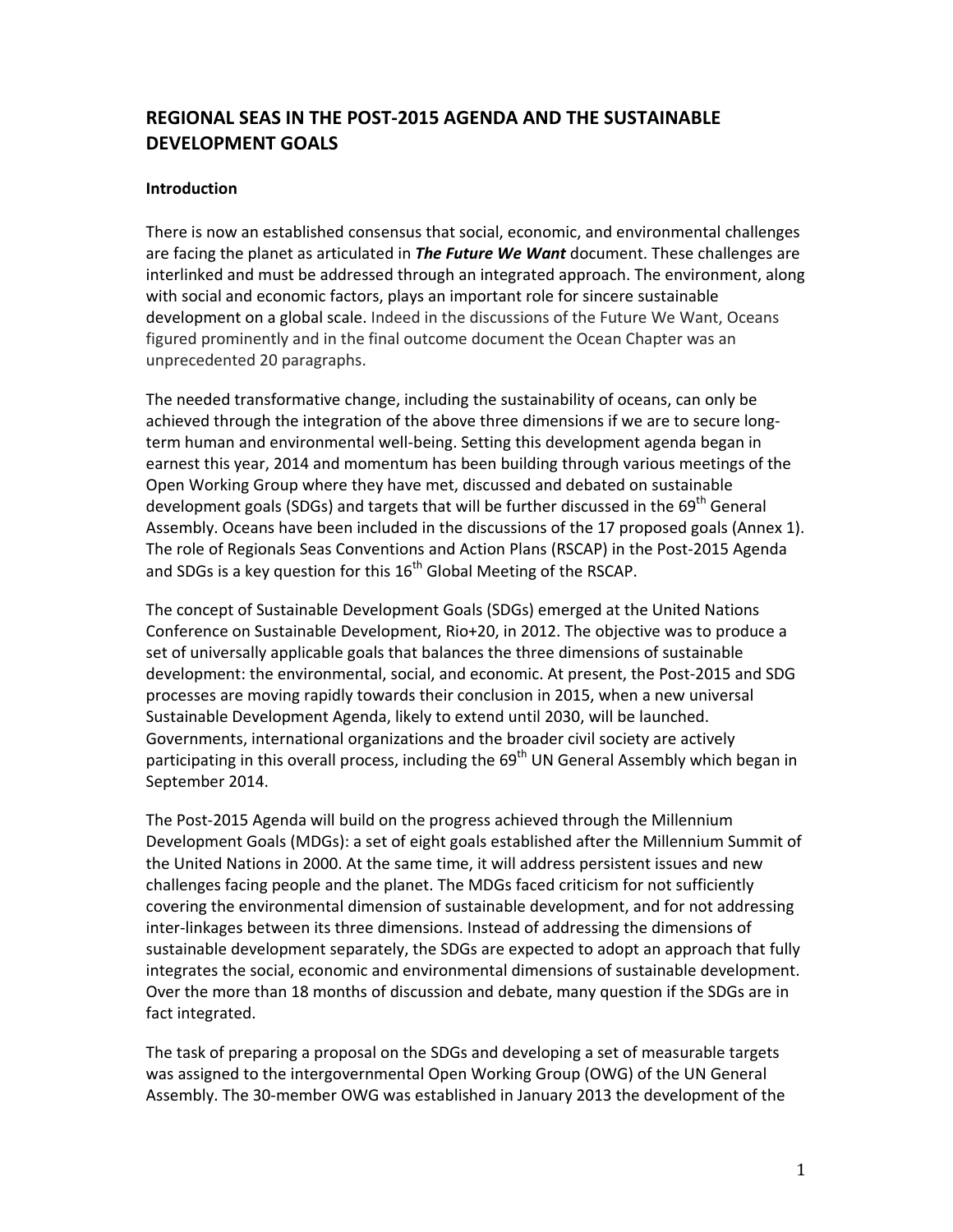proposal on the Post-2015 Agenda and SDGs in time for the 69<sup>th</sup> UN General Assembly in 2014. The OWG is supported by UN system through a Technical Support Team (UNTST), which is composed of experts from across the UN System, and for Oceans there is a specific team co‐lead by FAO, UNESCO‐IOC and UNEP.

2015 is the year when the future global development agenda will be set along with the United Nations Framework Convention on Climate Change (UNFCCC). Member states, civil society and UN agencies are working to find common ground in preparing a global Post‐ 2015 Agenda that will embrace all aspects of sustainable development guided by a set of Sustainable Development Goals (SDGs).

When addressing current and future social, economic, and environmental challenges that are facing the planet there is now an established consensus that these challenges are interlinked and must be addressed through an integrated approach. The environment, along with social and economic factors, must play a key role when aiming to achieve truly sustainable development on a global scale. Only through integration of the three dimensions will it be possible to achieve the transformative change required to secure long‐ term human and environmental well‐being in general and in the context of oceans.

#### **Overview of Post‐2015 Development Agenda and SDGs**

The Post‐2015 Agenda has as its core mandate: ending poverty and hunger, improving health and education, making cities more sustainable, combating climate change, and protecting water, **oceans** and forests. Clearly marine and coastal resources including fisheries should be framed in the post-2015 development agenda, and should play a central role.

Governments are in the midst of negotiating, and civil society, young people, businesses and others are also expressing their views on what the development agenda should include and how it should be implemented. World leaders are expected to adopt the agenda at a summit in New York in September 2015.

The post‐2015 development agenda will build on the achievements of the MDGs, and be expressed through emerging the Sustainable Development Goals (SDGs), which currently total 17 (http://sustainabledevelopment.un.org/focussdgs.html). The concept of SDGs was discussed in detail at Rio+20 in 2012. At present, the SDG process is moving towards 2015 when the SDGs will replace/augment the Millennium Development Goals (MDGs), and the world will then embark on a new Global Sustainable Development Agenda. Member states and others support the SDGs as being a set of universally applicable goals that balances the three dimensions of sustainable development: environmental, social, and economic. Many processes around the world are feeding into the overall process: governments, international organizations and the broader civil society are actively participating in discussions on goals and targets.

The SDGs, however, provide an opportunity to address persistent issues, those issues not adequately addressed in the MDGs and new challenges facing people and the planet. The MDGs were often criticized for not sufficiently including the environmental dimension in development, and for not addressing inter‐linkages between the three dimensions of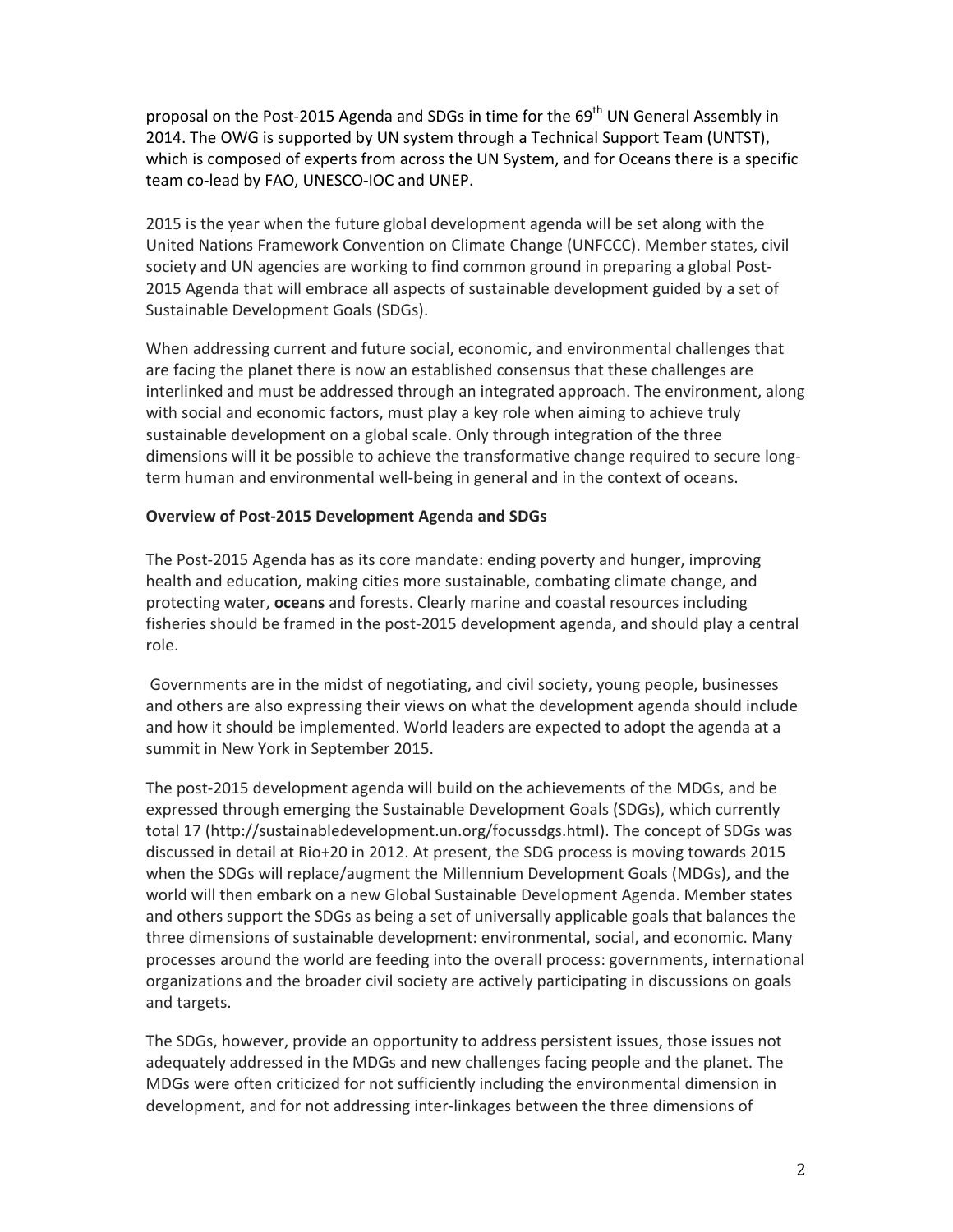sustainable development. The proposed SDGs try to address this criticism.

## **The Ocean SDG**

The Ocean UNTST provided an initial paper on ocean goals and targets for the OWG which highlighted what could be included and a discussion on integrating the goals across the spectrum of the other goals (e.g. food security, jobs, poverty reduction) or as a stand alone goal (see Annex 1). Subsequently, discussions have moved towards a stand alone ocean goals (Goal 14) and a set of targets (Table 1) and throughout the process the Ocean TST has provided comments on various features of the goals and targets including whether they are actionable, feasibility, measurability and achievable. Key questions for the goal and target is what are the appropriate indicators given these features and what are the means of implementation for realizing this goal? The current set of goal and targets for oceans are:

## **Table 1: Targets for the SDG on Oceans Goal (14)**

|      | SDG for Oceans Goal: Conserve and sustainably use the oceans, seas and marine          |  |  |  |
|------|----------------------------------------------------------------------------------------|--|--|--|
|      | resources for sustainable development                                                  |  |  |  |
| 14.1 | by 2025, prevent and significantly reduce marine pollution of all kinds, particularly  |  |  |  |
|      | from land-based activities, including marine debris and nutrient pollution             |  |  |  |
| 14.2 | by 2020, sustainably manage, and protect marine and coastal ecosystems to              |  |  |  |
|      | avoid significant adverse impacts, including by strengthening their resilience and     |  |  |  |
|      | take action for their restoration, to achieve healthy and productive oceans            |  |  |  |
| 14.3 | minimize and address the impacts of ocean acidification, including through             |  |  |  |
|      | enhanced scientific cooperation at all levels                                          |  |  |  |
| 14.4 | by 2020, effectively regulate harvesting, and end overfishing, illegal, unreported     |  |  |  |
|      | and unregulated (IUU) fishing and destructive fishing practices and implement          |  |  |  |
|      | science-based management plans, to restore fish stocks in the shortest time            |  |  |  |
|      | feasible at least to levels that can produce maximum sustainable yield as              |  |  |  |
|      | determined by their biological characteristics                                         |  |  |  |
| 14.5 | by 2020, conserve at least 10 per cent of coastal and marine areas, consistent with    |  |  |  |
|      | national and international law and based on best available scientific information      |  |  |  |
| 14.6 | by 2020, prohibit certain forms of fisheries subsidies which contribute to             |  |  |  |
|      | overcapacity and overfishing, and eliminate subsidies that contribute to IUU           |  |  |  |
|      | fishing, and refrain from introducing new such subsidies, recognizing that             |  |  |  |
|      | appropriate and effective special and differential treatment for developing and        |  |  |  |
|      | least developed countries should be an integral part of the World Trade                |  |  |  |
|      | Organization (WTO) fisheries subsidies negotiation <sup>*</sup>                        |  |  |  |
| 14.7 | by 2030 increase the economic benefits to SIDS and LDCs from the sustainable use       |  |  |  |
|      | of marine resources, including through sustainable management of fisheries,            |  |  |  |
|      | aquaculture and tourism                                                                |  |  |  |
| 14.a | increase scientific knowledge, develop research capacities and transfer marine         |  |  |  |
|      | technology taking into account the Intergovernmental Oceanographic Commission          |  |  |  |
|      | Criteria and Guidelines on the Transfer of Marine Technology, in order to improve      |  |  |  |
|      | ocean health and to enhance the contribution of marine biodiversity to the             |  |  |  |
|      | development of developing countries, in particular SIDS and Least Developed            |  |  |  |
|      | Countries (LDCs)                                                                       |  |  |  |
| 14.b | provide access of small-scale artisanal fishers to marine resources and markets        |  |  |  |
| 14.c | ensure the full implementation of international law, as reflected in UNCLOS for        |  |  |  |
|      | states parties to it, including, where applicable, existing regional and international |  |  |  |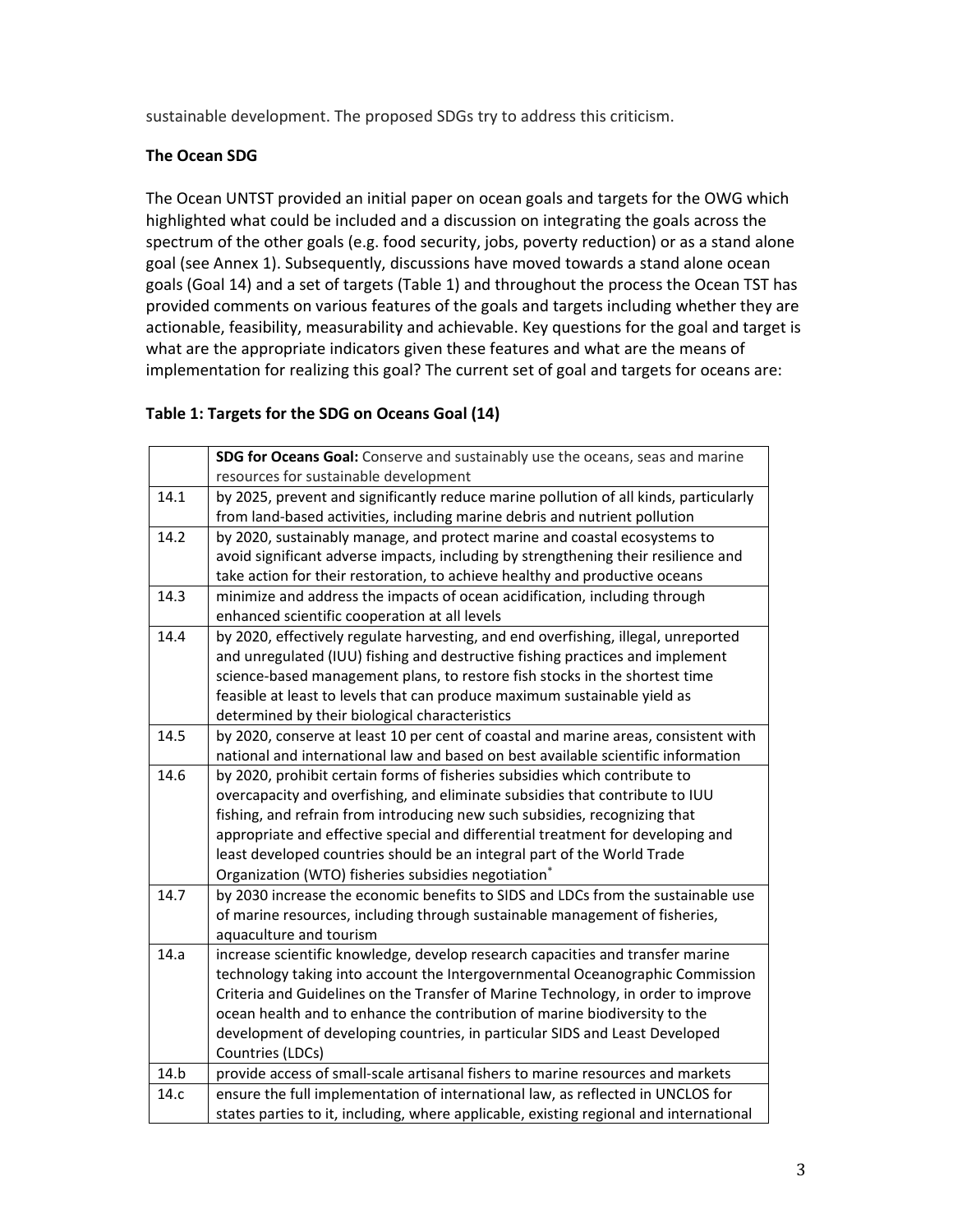| regimes for the conservation and sustainable use of oceans and their resources by |
|-----------------------------------------------------------------------------------|
| their parties                                                                     |

An analysis of the targets against the above 4 features was undertaken (Table 2) and while some targets are sufficiently articulated so that that the indicators emerge or can be explored, other targets still present many challenges in one of more of these features and will require further analysis and discussion to identify indicators. The RSCAPs can contribute to translating these targets into tangible indicators of regional relevance.

Table 2: An analysis of the Ocean SDG targets against 4 criteria: actionable, feasible, measureable, achievable.

|      | SDG for Oceans                                                                                                                                                                                                                                                                                                                                                                             |                                                                                                                                                                                                                                                                                                                                                                                                                                                                         |
|------|--------------------------------------------------------------------------------------------------------------------------------------------------------------------------------------------------------------------------------------------------------------------------------------------------------------------------------------------------------------------------------------------|-------------------------------------------------------------------------------------------------------------------------------------------------------------------------------------------------------------------------------------------------------------------------------------------------------------------------------------------------------------------------------------------------------------------------------------------------------------------------|
| 14.1 | by 2025, prevent and significantly reduce marine<br>pollution of all kinds, particularly from land-based<br>activities, including marine debris and nutrient<br>pollution                                                                                                                                                                                                                  | Actionable - not for all pollutants, but yes for<br>some like nutrients for example<br>Measurable - no global target for any pollutant<br>so not measurable; but for some pollutants<br>possible to measure; but what is the baseline<br>for this and others?<br>Feasible - depending on the pollutant and cost<br>to analyse could be feasible<br>Achievable - for some pollutants easy; others<br>may be more of a challenge due to cost of<br>technology for example |
| 14.2 | by 2020, sustainably manage, and protect marine<br>and coastal ecosystems to avoid significant adverse<br>impacts, including by strengthening their resilience<br>and take action for their restoration, to achieve<br>healthy and productive oceans                                                                                                                                       | Actionable - this is too vague to assess; many<br>aspects open to interpretation<br>Measurable - no targets/indicators so difficult<br>to measure; no baseline<br>Feasible - no<br>Achievable - not likely as currently stated                                                                                                                                                                                                                                          |
| 14.3 | minimize and address the impacts of ocean<br>acidification, including through enhanced scientific<br>cooperation at all levels                                                                                                                                                                                                                                                             | Actionable - there is only one action - reduce C<br>emissions<br>Measurable - yes can measure acidity but what<br>about the baseline?<br>Feasible - Not without significant global action<br>Achievable - Not without significant global<br>action                                                                                                                                                                                                                      |
| 14.4 | by 2020, effectively regulate harvesting, and end<br>overfishing, illegal, unreported and unregulated<br>(IUU) fishing and destructive fishing practices and<br>implement science-based management plans, to<br>restore fish stocks in the shortest time feasible at<br>least to levels that can produce maximum<br>sustainable yield as determined by their biological<br>characteristics | Actionable - yes if there is political will and<br>resources available<br>Measurable - some aspects easy to measure<br>others such as IUU are very difficult to measure;<br>Feasible - some aspects such as regulating<br>harvest are feasible; other such as addressing<br><b>IUU</b> are not feasible<br>Achievable - some aspects are                                                                                                                                |
| 14.5 | by 2020, conserve at least 10 per cent of coastal<br>and marine areas, consistent with national and<br>international law and based on best available<br>scientific information                                                                                                                                                                                                             | Actionable - yes if the right regulations in place<br>and there is sufficient funding<br>Measurable - yes, but 10% of spatial extent is<br>meaningless if it is not effectively managed/<br>monitored<br>Feasible - if you have enough money and just<br>want 10% by area and not worried about                                                                                                                                                                         |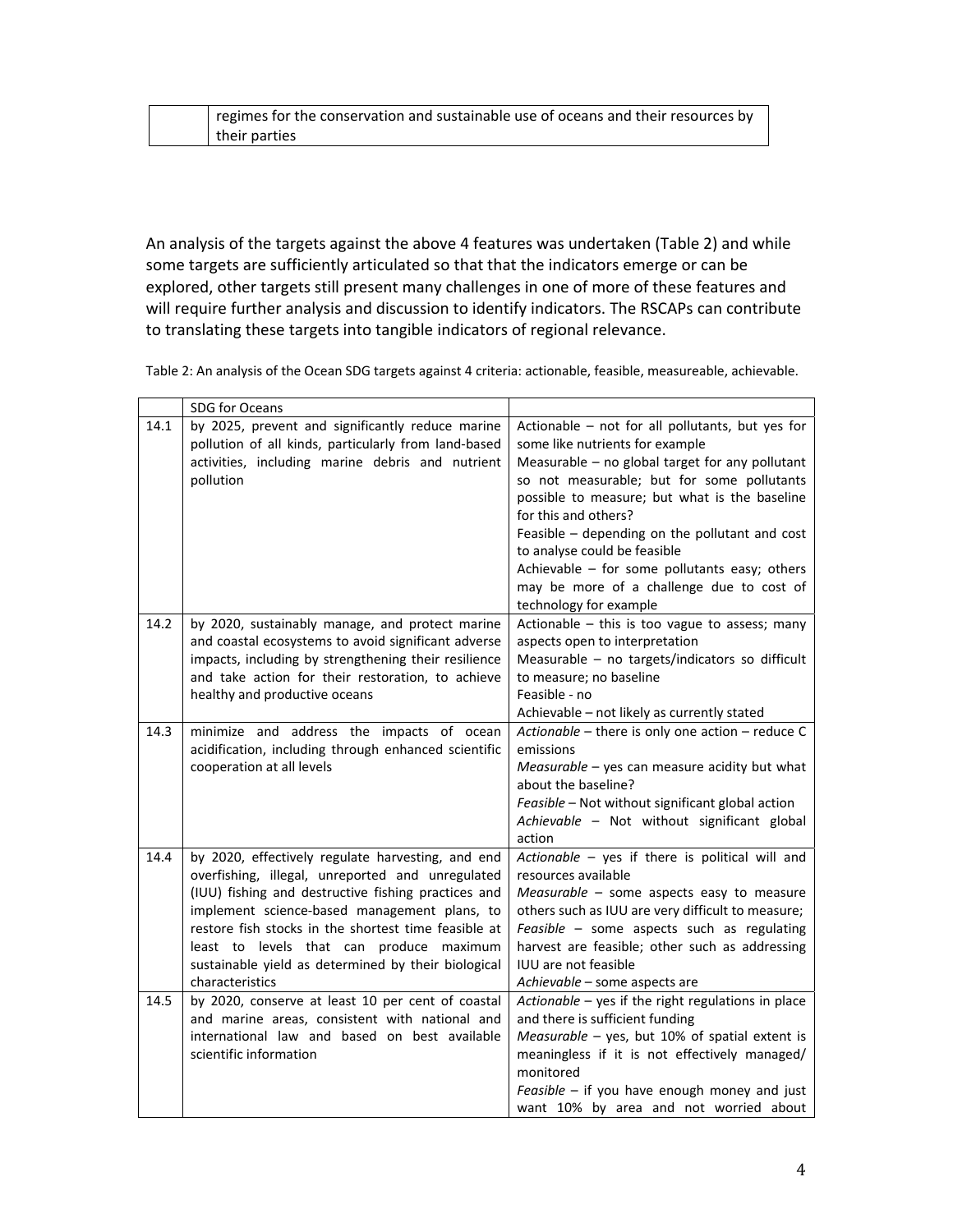|      |                                                                                                                                                                                                                                                                                                                                                                                                                                             | managing or setting aside areas that will have<br>an impact (setting aside 1000s of sq km of ocean<br>habitat is not the same effect as 1000 sq m of<br>reef protected0<br>Achievable - not by 2020                                                                                                         |
|------|---------------------------------------------------------------------------------------------------------------------------------------------------------------------------------------------------------------------------------------------------------------------------------------------------------------------------------------------------------------------------------------------------------------------------------------------|-------------------------------------------------------------------------------------------------------------------------------------------------------------------------------------------------------------------------------------------------------------------------------------------------------------|
| 14.6 | by 2020, prohibit certain forms of fisheries<br>subsidies which contribute to overcapacity and<br>overfishing, and eliminate subsidies that contribute<br>to IUU fishing, and refrain from introducing new<br>such subsidies, recognizing that appropriate and<br>effective special and differential treatment for<br>developing and least developed countries should be<br>an integral part of the WTO fisheries subsidies<br>negotiation* | Actionable - yes if WTO members want it to<br>happen it will<br>Measurable - yes<br>Feasible - if there is the political will<br>Achievable - yes                                                                                                                                                           |
| 14.7 | by 2030 increase the economic benefits to SIDS and<br>LDCs from the sustainable use of marine resources,<br>including through sustainable management of<br>fisheries, aquaculture and tourism                                                                                                                                                                                                                                               | Actionable - not without major investment by<br>donor/finance community<br>and<br>innovative<br>finance<br>Measurable - no target/indicator to measure;<br>difficult to define meaningful one<br>Feasible - only in very specific areas/fisheries<br>Achievable - highly unlikely globally for some<br>time |
| 14.a | increase scientific knowledge, develop research<br>capacities and transfer marine technology taking<br>into account the Intergovernmental Oceanographic<br>Commission Criteria and Guidelines on the Transfer<br>of Marine Technology, in order to improve ocean<br>health and to enhance the contribution of marine<br>biodiversity to the development of developing<br>countries, in particular SIDS and LDCs                             | Actionable - yes if you have enough money<br>Measurable - depends on how meaningful you<br>want to measure; if measuring transformational<br>change then no, if want to measure outputs yes<br>Feasible - yes if there is enough money<br>Achievable - yes if there is enough money                         |
| 14.b | provide access of small-scale artisanal fishers to<br>marine resources and markets                                                                                                                                                                                                                                                                                                                                                          | Actionable - yes<br>Measurable - no or very difficult<br>Feasible $-$ if there is political will to make the<br>necessary tenure or property rights changes<br>Achievable - not for a long-time globally; in<br>some specific areas yes (small scale)                                                       |
| 14.c | ensure the full implementation of international law,<br>as reflected in UNCLOS for states parties to it,<br>including, where applicable, existing regional and<br>international regimes for the conservation and<br>sustainable use of oceans and their resources by<br>their parties                                                                                                                                                       | Actionable - yes<br>Measurable - possible but needs some<br>consensus building<br>Feasible - on a regional level, ABNJ is much<br>more of a challenge<br>Achievable - for selected geographic areas in<br>the medium term, globally very long-term<br>except for ABNJ where it is not certain               |

### **Role of the Regional Seas in Oceans SDG**

The SDGs present new opportunities for RSCAPs to expand their mandates and to strengthen their relevance and value to their constituency. The Future We Want document acknowledges the regional dimension of sustainable development and the need to work at the regional level, as well as highlighting the role of regional frameworks in supporting countries in achieving sustainable development. In fact paragraph 98 states "*Regional frameworks can complement and facilitate effective translation of sustainable development policies into concrete action at national level*." In the document it is also noted that *"… we*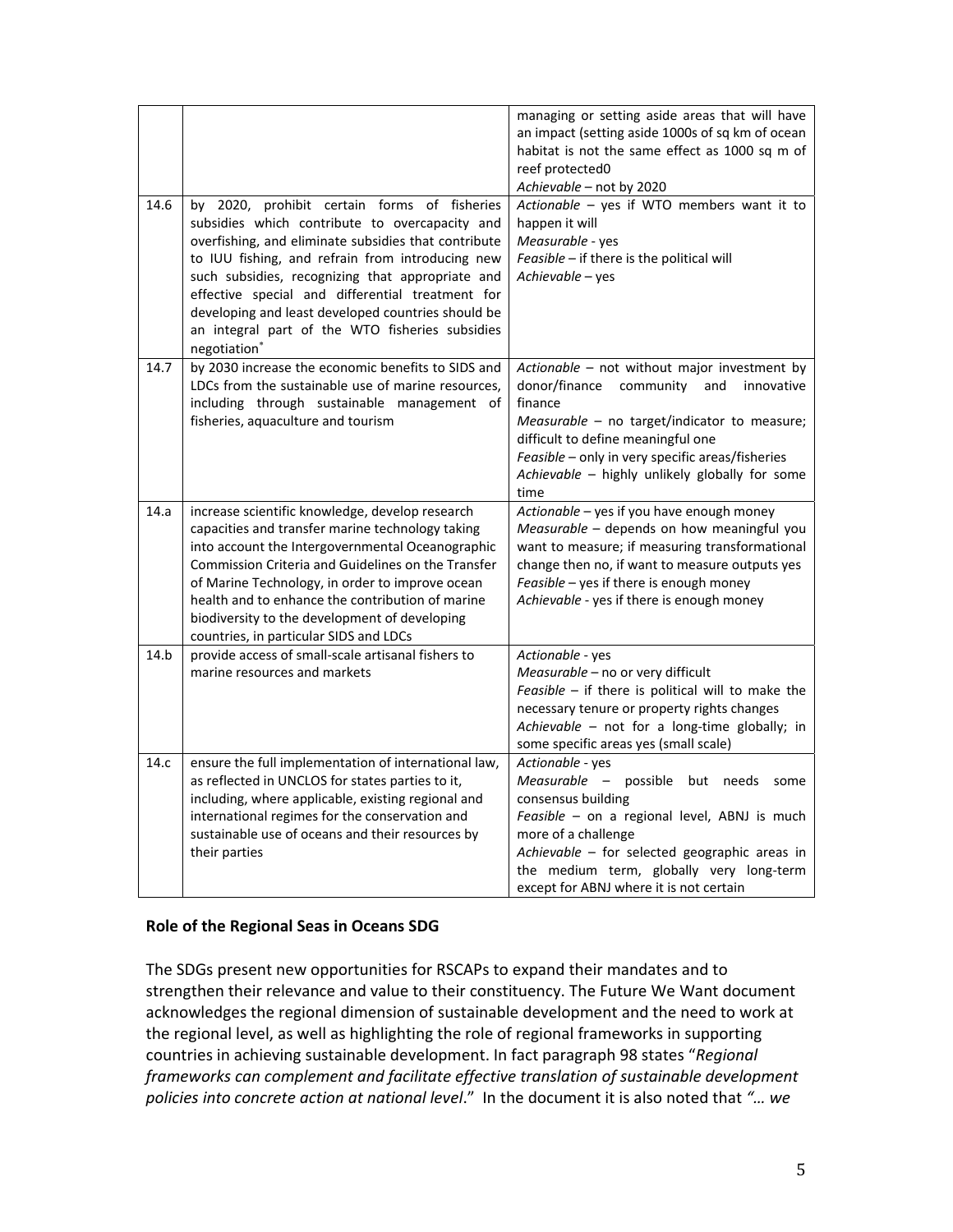*urge these institutions [regional and sub‐regional organizations] to prioritize sustainable development through, inter alia, more efficient and effective capacity building, development and implementation of regional agreements and arrangements as appropriate, and exchange of information, best practices, and lessons learnt*."

Recent discussions in the lead up to the  $69<sup>th</sup>$  General Assembly have also called on the use of existing platforms to deliver the Post‐2015 Agenda and SDGs. These calls speak to the mandates of most Regional Seas Conventions and Action Plans, and can be used to initiate dialogue among their membership on how to support the process in achieving sustainable development in an ocean context.

There are two key areas where RSCAP may play a role, first in supporting the identification of indicators for the above ocean targets and also in supporting the fine‐tuning of these targets. The second is in supporting member states in the means of implementation.

Discussions around the means of implementation have considered 4 key areas:

- a) Setting national agendas and links to existing regional mechanisms and platforms;
- b) Technology transfer and the mechanisms for this, with a focus on capacity building;
- c) Financing, here the dialogue on this issue is ongoing including the need to have more than just ODA but other innovative mechanisms; and
- d) Monitoring and reporting, and building on existing regional mechanisms where possible.

For the above areas, many regional seas support implementation of other global commitments such as the Convention on Biological Diversity through SPAW protocols; regional seas are efficient platforms for capacity building to address common issues facing the region especially when they are transboundary in nature; some regional seas such as the Cartagena Convention are using innovative financing to address pollution issues; and almost all regional seas are mandated to do state of the environment reporting. The mandates and experiences of the RSCAPs provide considerable and existing potential and mechanisms to support the means of implementation for the Post‐2015 Agenda and SDGS.

The targets described in Table 1 provide the framework for possible actions [means of implementation] Regional Seas Conventions and Action Plans could do to support their member states in the sustainable development agenda. Not all targets are directly in line with current RSCAP mandates, especially for those targets that are related to fisheries management. Some RSCAP plans do not have a specific fisheries mandate, nevertheless, there is a strong connection between water quality/pollution, habitat destruction and food security including fish.

For many of the targets there is, however, a potential role or contribution RSCAP could make for the most relevant ones:

*14.1 by 2025, prevent and significantly reduce marine pollution of all kinds, particularly from land‐based activities, including marine debris and nutrient pollution* Setting specific regional targets for key pollutants; linking state of environment reporting to SDGs where possible as well as linking to LBS protocols; supporting national actions to address key pollution issues including developing innovative financing mechanisms.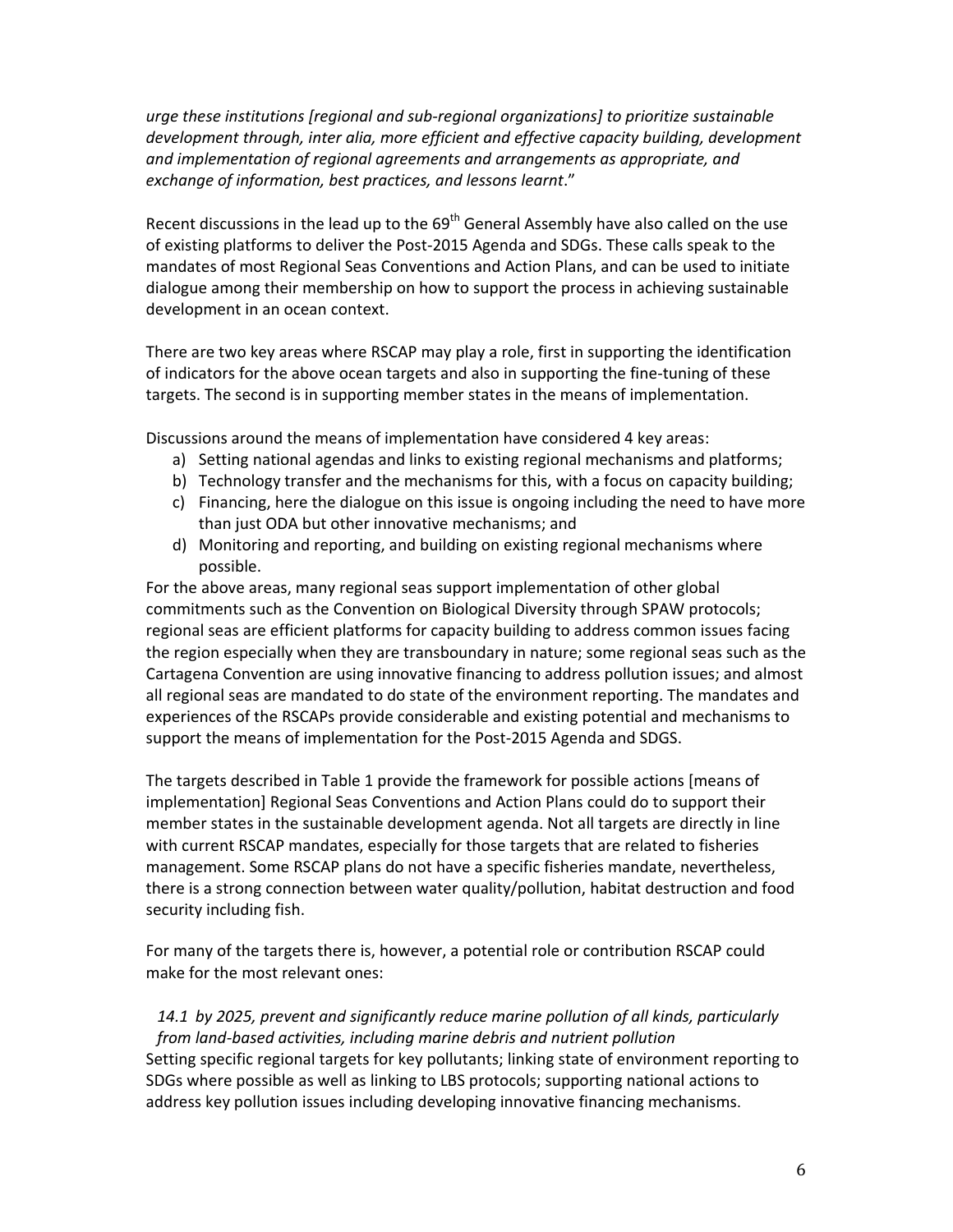*14.2 by 2020, sustainably manage, and protect marine and coastal ecosystems to avoid significant adverse impacts, including by strengthening their resilience and take action for their restoration, to achieve healthy and productive oceans*

Linking to the SPAW and other biodiversity related protocols where relevant; consider strengthening support to member states to implement the protocols; where the protocol does not exist consider suggesting the development of one; consider supporting member states to undertake the ecosystem approach and in the use of management tools such as integrated coastal management, marine spatial planning and ecosystem valuation.

## *14.3 minimize and address the impacts of ocean acidification, including through enhanced scientific cooperation at all levels*

Increase member state capacity to undertake ecosystem management to improve ecosystem resilience of marine and coastal areas; also increase the understanding of the impacts of acidification and the appropriate interventions among science and technology groups under the RSCAPs.

*14.5 by 2020, conserve at least 10 per cent of coastal and marine areas, consistent with national and international law and based on best available scientific information* Use of SPAW and other biodiversity related protocols to support member state in establishing regional and national MPA targets and networks.

## *14.7 by 2030 increase the economic benefits to SIDS and LDCs from the sustainable use of marine resources, including through sustainable management of fisheries, aquaculture and tourism*

Using protocols and other management tools such as innovative financing mechanisms, marine spatial planning, integrated assessments, ecosystem valuation and others to support member states in strengthening management measures including policies and regulations for improved sustainable use of marine resources.

*14.a increase scientific knowledge, develop research capacities and transfer marine technology taking into account the Intergovernmental Oceanographic Commission Criteria and Guidelines on the Transfer of Marine Technology, in order to improve ocean health and to enhance the contribution of marine biodiversity to the development of developing countries, in particular SIDS and LDCs* 

Strengthen knowledge sharing platforms of the various RSCAPs; strengthen the capacity and knowledge of Science and Technology communities within RSCAPs for improved use of the tools and information for the sound decision making related to the sustainable management and use of marine resources; strengthen science‐to‐policy dialogues.

*14.c ensure the full implementation of international law, as reflected in UNCLOS for states parties to it, including, where applicable, existing regional and international regimes for the conservation and sustainable use of oceans and their resources by their parties* Continue to strengthen the ratification of protocols and their implementation by member states as well as the supporting the development and functioning of Compliance Committees where relevant; consider the development or updating of existing protocols to reflect current management trends or to strengthen support for policy development.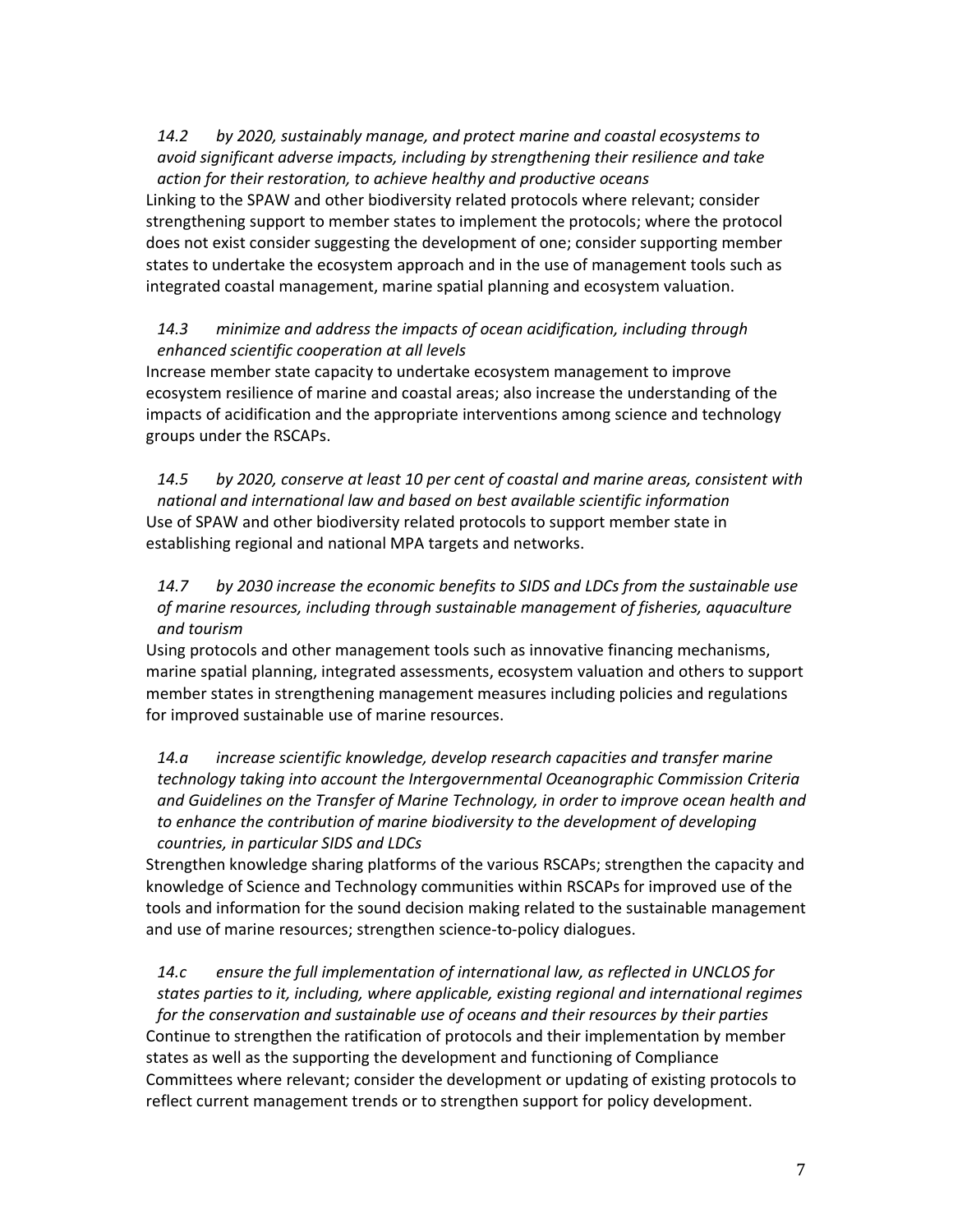*Several fisheries related targets are not within the mandates of many of the regional seas, however, for targets such as 14.4 and 14b there is a role for the RSCAPs.* 

Connecting to counterpart regional fishery bodies for complimentary or synergistic actions so that element of the ecosystem such as water quality and intact habitats will contribute to efficient and effective stock rebuilding.

### **Moving Forward**

Member states and civil society alike were concerned that the SDGs and Post‐2015 Agenda did not become an "unfunded" mandate. Therefore, another process underway is an expert-led group of member states discussing the architecture for financing sustainable development after 2015. The Inter‐governmental Committee of Experts on Sustainable Development Finance (ICESDF) is also submitted its report in time for the September meeting, after which the 69<sup>th</sup> UN General Assembly will start deliberations (24 September 2014) on finalizing the Post‐2015 Agenda.

The Post‐2015 Agenda also needs new, innovative and transformative means of implementation, including: new partnerships, institutions that can work in an integrated manner, technology transfer, capacity building, information access, and monitoring and reporting for accountability. All of these needs apply to an Ocean SDG.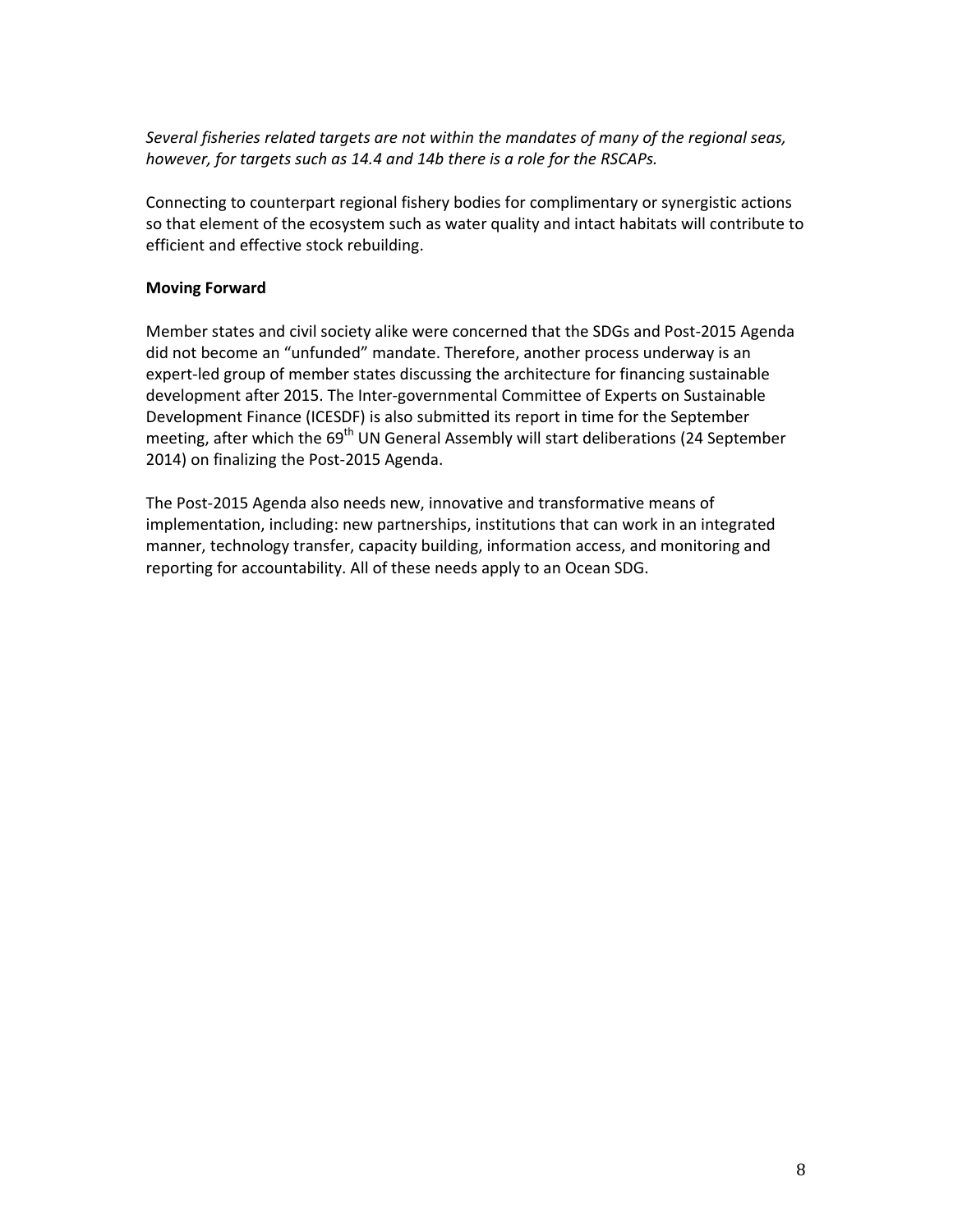## TST Issues Brief: Oceans and Seas $^1$

#### 1. Stocktaking

Oceans, seas and coastal areas form an integrated and essential component of the Earth's ecosystem and are critical to sustainable development. The oceans cover more than two-thirds of the earth's surface and contain 97% of the planet's water.<sup>2</sup> In "The Future We Want", Member States stressed the importance of "the conservation and sustainable use of the oceans and seas and of their resources for sustainable development, including through their contributions to poverty eradication, sustained economic growth, food security and creation of sustainable livelihoods and decent work, while at the same time protecting biodiversity and the marine environment and addressing the impacts of climate change".<sup>3</sup> This statement refers to the strong linkages between the oceans and other priority areas currently under consideration while developing the future sustainable development agenda. Member States have consistently recognized in the General Assembly resolutions on oceans and the law of the sea the important contribution of the sustainable development and management of the oceans and seas to the achievement of international development goals, including those contained in the United Nations Millennium Declaration.<sup>4</sup>

Oceans contribute to poverty eradication by creating sustainable livelihoods and decent work in fisheries and marine aquaculture, shipping and shipbuilding, ports, tourism, oil, gas, mining, and maritime transportation industries. At least 90 % of the volume of global trade is seaborne.<sup>5</sup> Over three billion people depend on marine and coastal resources for their livelihoods.<sup>6</sup> Women represent the majority in secondary activities related to marine fisheries and marine aquaculture, such as fish processing and marketing. In many places, employment opportunities have enabled young people to stay in their communities and have strengthened the economic viability of isolated areas, often enhancing the status of women in developing countries.<sup>7</sup> Coastal tourism and recreation contribute to economic growth in both developing and developed countries by creating job opportunities and providing an important source of income and foreign exchange earnings. Approximately half of all international tourists travel to coastal areas. In some developing countries, notably Small Island Developing States (SIDS), tourism can account for over 25% of GDP.<sup>8</sup> Oceans also hold considerable potential to provide economic growth and jobs in emerging sectors such as offshore renewable energy<sup>9</sup> as alternative to carbon-based energy, as well as in transitioning to more sustainable shipping, fishing and marine aquaculture operations.

Oceans are crucial for global food security and human health. They provide food and nutrition, directly through fishing and marine aquaculture, and indirectly through animal feeds. As a valuable source of nutrition globally, fish provide 4.3 billion people with about 15 per cent of their intake of animal protein.<sup>10</sup> The protein and trace elements present in animal feeds and derived from aquatic sources make intensive food production systems possible. With one in eight people in the world today being undernourished and approximately two billion suffering from micronutrient deficiencies<sup>11</sup>, combined with the anticipated growth in the world population to 9.6 billion people by 2050<sup>12</sup>, responsible and sustainable fisheries and marine aquaculture have an essential role to play in ensuring food security and nutrition for all. Fish also contain important trace elements that are critical for brain development and growth in children. The potential value of marine biotechnology is considered high, but has yet to be estimated accurately.<sup>13</sup>

<sup>&</sup>lt;sup>1</sup> The Technical Support Team (TST) is co-chaired by the Department of Economic and Social Affairs and the United Nations Development Programme. Preparation of this issues brief has been co-led by DESA, ESCAP, FAO, UNDP, UNEP, UNESCO-IOC, World Bank, with contributions from CBD Secretariat, IAEA, ILO, IMO, OLA/DOALOS, OSAA, UNOOSA, UN Women, WMO and WTO.

<sup>2</sup> UNDP (2012): *Catalyzing ocean finance – Volume 1*.

<sup>3</sup> A/RES/66/288 (2012): *The Future We Want – Outcome Document of the Rio+20 Conference*.

 $4$  See for example General Assembly resolutions  $63/111$ ,  $64/71$ ,  $65/37$  A,  $66/231$  and  $67/78$ .

<sup>5</sup> IMO (2012): *International Shipping Facts and Figures: Information Resources on Trade, Safety, Security, Environment*.

<sup>6</sup> Secretariat of the Convention on Biological Diversity (2012): *Booklet: Biodiversity for Development and Poverty* 

*Alleviation*.

<sup>7</sup> FAO (2012): *The State of World Fisheries and Aquaculture*.

<sup>8</sup> UNWTO, Secretariat of Ramsar Convention on Wetlands (2012): *Destination Wet Lands: Supporting Sustainable Tourism.* 

<sup>&</sup>lt;sup>9</sup> Mechanical energy from tides, wind and waves; thermal energy.

<sup>10</sup> FAO (2012): *The State of World Fisheries and Aquaculture*.

<sup>11</sup> FAO (2012): *The State of Food Insecurity in the World*.

<sup>12</sup> UNDESA (2012): *World Population Prospects: the 2012 Revision*.

<sup>13</sup> Millennium Ecosystem Assessment Series (2005): *Ecosystems and Human Well-Being*: *Current state and trends*.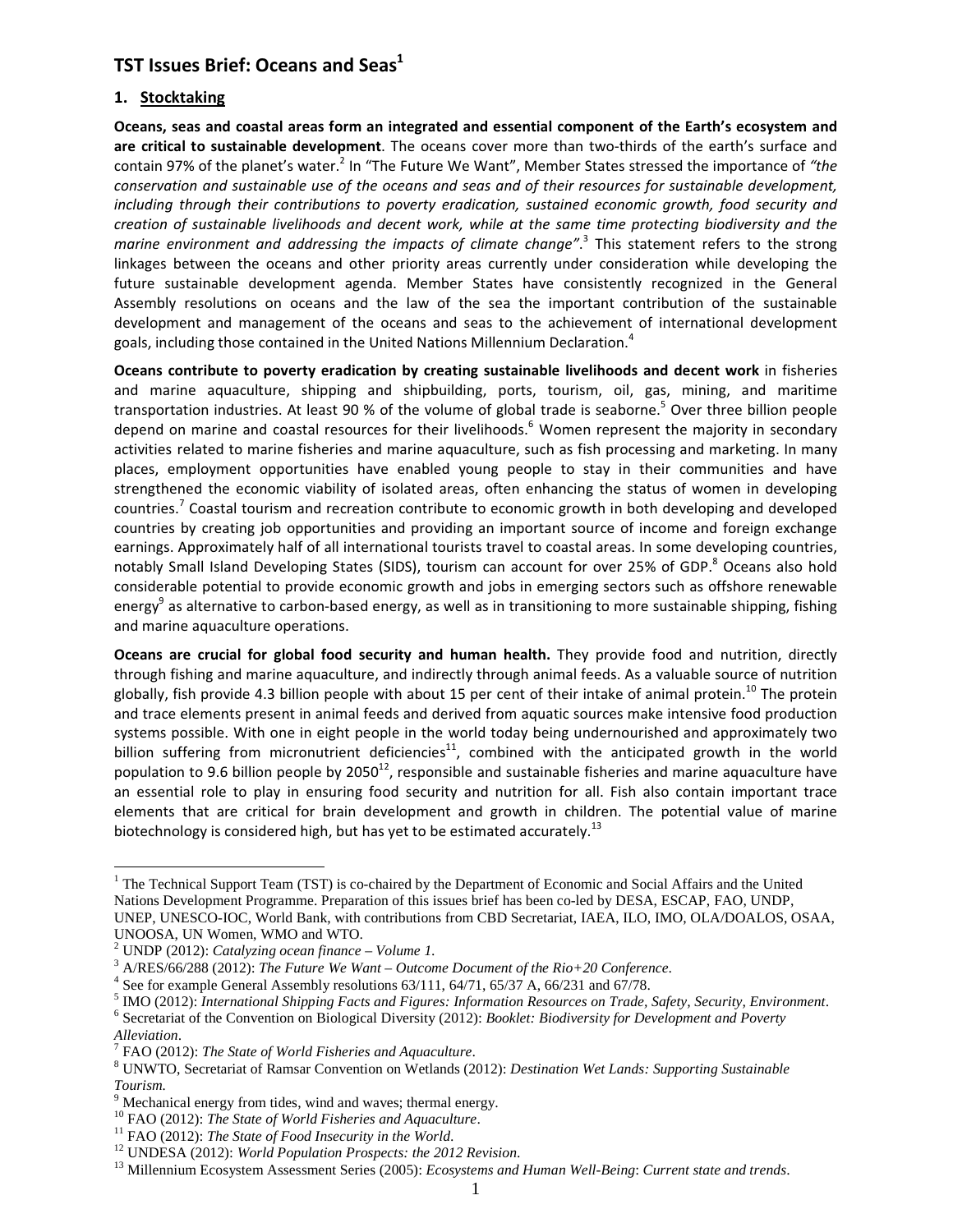Oceans are the primary regulator of the global climate and an important sink for greenhouse gases. They provide us with water and the oxygen we breathe. Oceans have a role in climate change mitigation as they capture and store about 30% of carbon dioxide produced by humans.<sup>14</sup> They absorb a majority of the sun's radiation and their surface currents redistribute heat around the world, thus enabling humans to live on this planet. Marine phytoplankton produces 50% of the oxygen on Earth.<sup>15</sup> The majority of rain that falls on land originates in the oceans, giving us water for drinking, hygiene and sanitation, agriculture and industrial development.<sup>16</sup> In the future, desalinated seawater could become an important source of freshwater.

The manifold employment opportunities, as well as ecosystem services, including cultural services, provided by the oceans, create the conditions for a global oceans-based economy, which is estimated at between USD 3-6 trillion/year. $^{17}$ 

Yet, there are increasing, complex challenges in preserving and maintaining healthy, resilient and productive oceans for the prosperity of present and future generations. Coastal regions and SIDS are particularly vulnerable to these challenges as the oceans play a central role in their culture, while at the same time being tightly linked to their economies. Main threats to the oceans can be divided into five broad categories:

- 1. Unsustainable extraction of marine resources, which includes overfishing, illegal, unreported and unregulated (IUU) fishing and destructive fishing practices as well as the usage of harmful subsidies that contribute to IUU fishing and overcapacity. Already today, 30% of the world's fish stocks are over exploited, while more than half are fully exploited.<sup>18</sup> Inappropriate deployment and deployment in the wrong areas of fishing gear can result in mortalities of endangered, threatened and protected species, including marine mammals (e.g. dolphins), sea turtles and birds, as well as in the damaging of critical and vulnerable marine habitats. Abandoned, lost and otherwise discarded fishing gear (ALDFG) also capture and kill through a process of ghost fishing, contribute to degradation of fishing grounds and habitats, and represent a threat to navigation and safety of life at sea. Unsustainable extraction of marine living resources, including by-catch, is an important threat to the food chain in the oceans and to global food security, health and sustainable livelihoods. The unsustainable extraction of marine non-living resources (e.g. deep sea mining; offshore oil and gas drilling) is also cause for concern.
- 2. Marine pollution, which originates from a number of marine and land-based sources, including riverine discharges, agricultural and industrial run-off, urban outfalls, municipal or industrial wastewater, atmospheric deposition, illegal or indiscriminate dumping, accidents (e.g. oil spills), fishing operations, maritime transport and off-shore construction. Marine pollution occurs in the form of heavy metals, persistent organic pollutants (POPs), pesticides, nutrients (nitrogen and phosphorus), plastics, oil, hazardous substances, radioactive materials, and anthropogenic underwater noise. More than 80% of marine pollution is derived from land-based sources. Coastal settlements are growing, with some of the largest urban agglomerations based in coastal areas. Agriculture, in particular excessive and inefficient use of nitrogen fertilizers, can create low oxygen "hypoxic" conditions, harmful algal blooms and dead zones (over 500 globally).<sup>19</sup> At the same time, ocean-based sources such as ALDFG occur mostly in and around fishing grounds and become a hazard to marine life and navigation. Globally, an average of 13,000 pieces of plastic litter are estimated to be afloat on every square kilometer of ocean<sup>20</sup>, with a potential to kill sea birds, sea mammals and fish each year, many of which are endangered, threatened or protected under national and international law.<sup>21</sup>
- 3. Alien invasive species, which have been transported into areas where they do not occur naturally (e.g. jellyfish), for example in ship ballast water or by attaching to exterior hulls, as 'hitch-hikers' clinging to scuba gear or packaging, carried by other organisms and via the aquarium industry. In favourable conditions, they may outcompete local marine species, in most cases threatening complex food webs and/or fouling marine infrastructure with negative impacts on marine ecology, local economies, food security and human health.

<sup>14</sup> UNEP (2009): *The Natural Fix?: The Role of Ecosystems in Climate Mitigation*.

<sup>15</sup> IOC/UNESCO, IMO, FAO, UNDP (2011): *A Blueprint for Ocean and Coastal Sustainability*.

<sup>16</sup> UNEP (2009): *The Natural Fix?: The Role of Ecosystems in Climate Mitigation*.

<sup>17</sup> IOC/UNESCO, IMO, FAO, UNDP (2011): *A Blueprint for Ocean and Coastal Sustainability*.

<sup>18</sup> FAO (2012): *The State of World Fisheries and Aquaculture*.

<sup>19</sup> Secretariat of the Convention on Biological Diversity (2010): *Global Biodiversity Outlook 3*.

<sup>20</sup> FAO, UNEP (2009): *Abandoned, lost or otherwise discarded fishing gear*.

<sup>21</sup> UNEP (2006): *Ecosystems and Biodiversity in Deep Waters and High Seas*.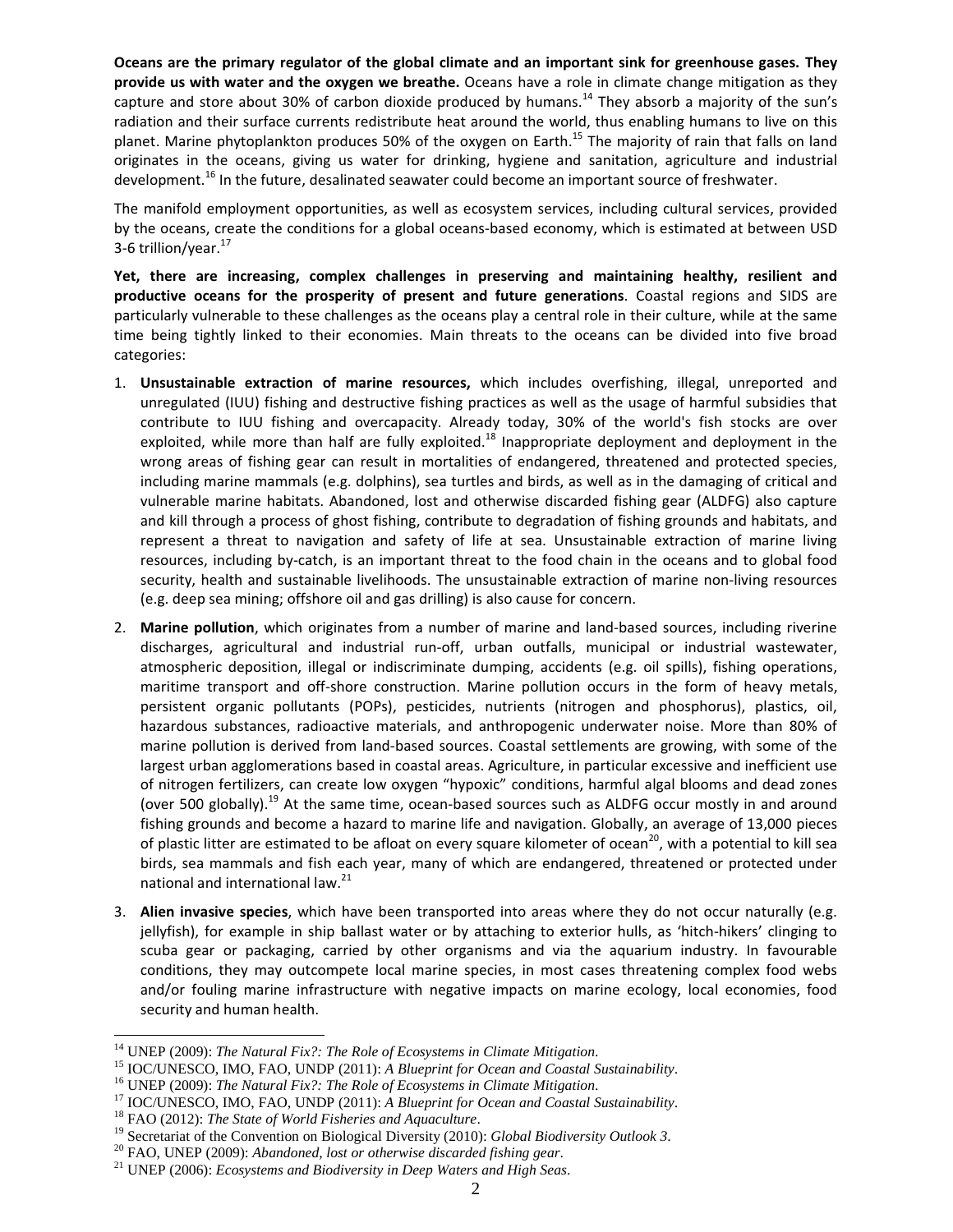4. Ocean acidification and climate change impacts, which are caused by increasing atmospheric greenhouse gas concentrations. Negative effects of climate change include increased frequency and intensity of weather and climate extremes<sup>22</sup>, ocean warming, sea-level rise, as well as changes in ocean circulation and salinity. They hamper the life-sustaining and regulating functions of the oceans, threaten marine biodiversity and negatively affect the sustainable development of coastal communities. Ocean acidification has increased by 26% since the beginning of the industrial revolution<sup>23</sup> and may have potentially devastating impacts on marine ecosystems, including loss of shellfish, coral reefs and calcareous plankton, the base of much of the marine food chain. SIDS and coastal regions are particularly affected by sea-level rise, coastal flooding and erosion, and extreme events (e.g. tsunamis and storm surges) due to undermined natural protective barriers, low levels of development combined with rapid population growth in low lying coastal areas and inadequate capacity to adapt. Sea-level is expected to continue to rise due to a combination of thermal expansion of seawater, melting of glaciers and other snow/ice, and continued increases in groundwater extraction.

These challenges require enhanced (gender-sensitive) vulnerability and impact assessments, mitigation and adaptation plans, resilience building and disaster risk reduction strategies. Significant progress has been made in the establishment of observation and early warning systems at the national and regional levels, which have, together with improved effective emergency preparedness and response planning, resulted in a significant reduction of lives being lost. However, not all coastlines are yet covered. Space technology and its applications, including climate products and services at the regional and sub-regional scale, can play an important complementary role.

5. Physical alteration and destruction of marine habitat, which are caused by unsustainable coastal area development (e.g. direct construction on reef platforms), submarine infrastructure (e.g. submarine cables), unsustainable tourism, fishing operations in fragile or vulnerable marine areas (e.g. seagrass beds, coral reefs) and physical damage from ship groundings and anchors. Major marine ecosystems have been degraded or are being used unsustainably.<sup>24</sup> An estimated 20% of global mangroves have been lost, 19% of coral reefs have disappeared, and 29% of sea grass habitat has vanished.<sup>25</sup>

Oceans host huge reservoirs of biodiversity. They are characterized by a number of complex ecosystems such as mangroves, coral reefs and wetlands, pelagic waters, seamounts, submarine ridges and the seafloor itself, which host marine life and form marine habitats. At Rio+20 Member States recognized the importance of the conservation and sustainable use of marine biodiversity beyond areas of national jurisdiction. Under the MDG framework the oceans-related target 7.B of MDG7, which aimed to reduce the rate of biodiversity loss by 2010, has not been met. While progress has been made to develop and facilitate the use of diverse approaches and tools, including the ecosystem approach, the establishment of marine protected areas consistent with international law and based on scientific information, including representative networks and time/area closures for the protection of nursery grounds and periods, further efforts will be required to reach Aichi target 11 that, by 2020, 10 per cent of coastal and marine areas are conserved. The achievement of Aichi targets 6 and 10 will also play an important role in reversing the alarming trend of biodiversity loss and overfishing.

Considerable progress has been made toward the oceans-related targets and goals set out in Agenda 21 and the Johannesburg Plan of Implementation (JPOI), particularly by enhancing scientific understanding and monitoring, and strengthening legal and policy frameworks, institutions and cooperation mechanisms. Nevertheless, further work is required building on previously made commitments. In this regard, it is recalled that United Nations Convention on the Law of the Sea (UNCLOS) lays down a comprehensive regime of law and order establishing rules governing all uses of the oceans and their resources. It enshrines the notion that all problems of ocean space are closely interrelated and need to be addressed as a whole, while at the same time providing the framework for further development of specific areas of the law of the sea.

Despite a steady increase toward universal participation in UNCLOS, the Part XI Agreement and the United Nations Fish Stocks Agreement, effective compliance with, and enforcement of, their provisions remains a challenge, in particular for developing countries and especially for SIDS, given the disproportionally large

<sup>22</sup> WMO (2013): *The Global Climate 2001-2010: A Decade of Climate Extremes*; UNISDR,WMO (2012): *Disaster Risk and Resilience: Thematic Think Piece*.

<sup>23</sup> IOC/UNESCO, IMO, FAO, UNDP (2011): *A Blueprint for Ocean and Coastal Sustainability*.

<sup>24</sup> IOC/UNESCO, IMO, FAO, UNDP (2011): *A Blueprint for Ocean and Coastal Sustainability*.

<sup>25</sup> UNDP (2012): *Catalyzing ocean finance – Volume 1*.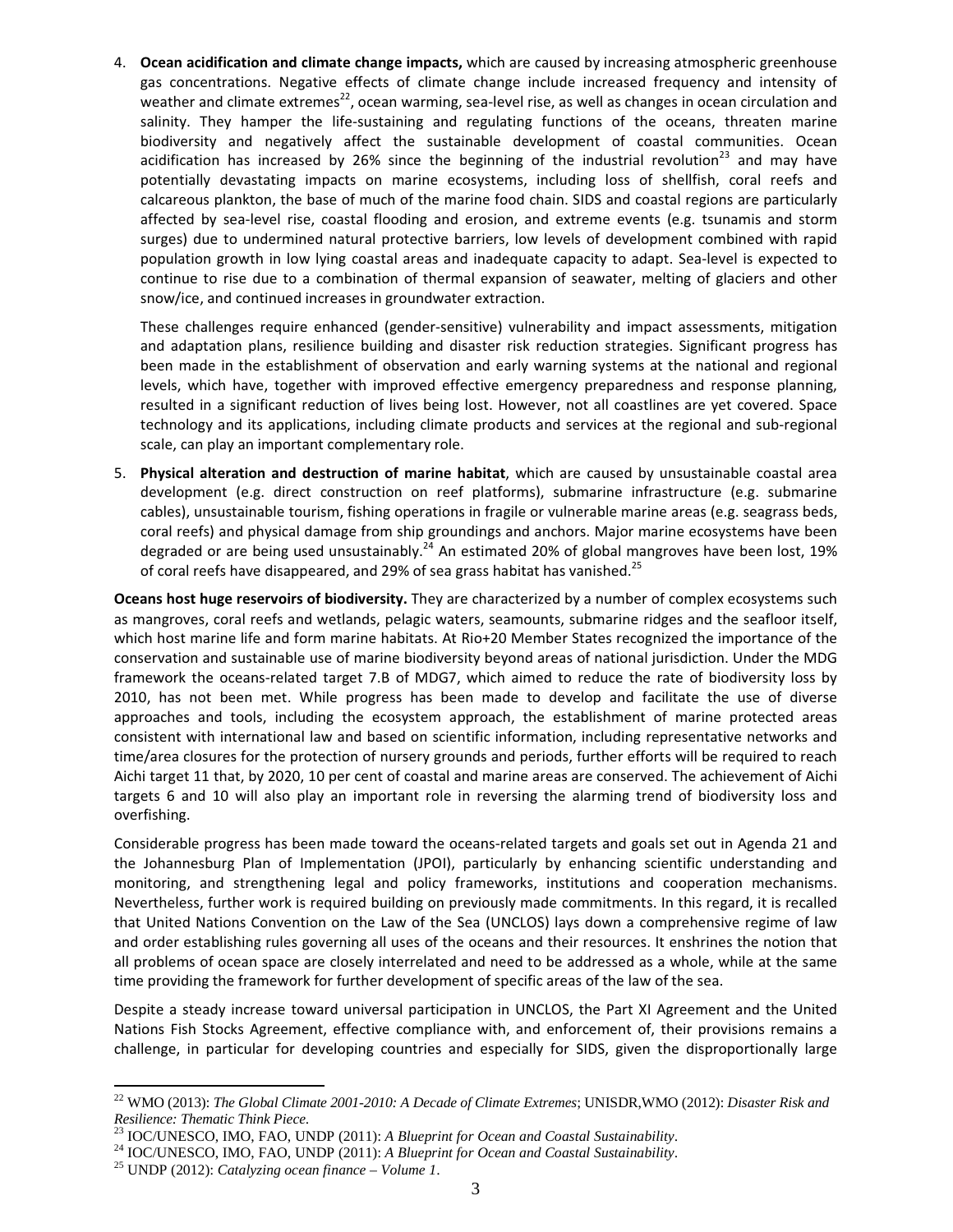ocean areas under their jurisdiction, which require capacity development. At Rio+20, parties to UNCLOS and the United Nations Fish Stock Agreement were urged to fulfil their obligations and to advance implementation. Member States also reiterated their commitment to conclude multilateral disciplines on fisheries subsidies that will give effect to the mandates of the World Trade Organization Doha Development Agenda and the Hong Kong Ministerial Declaration to strengthen disciplines on subsidies in the fisheries sector.<sup>26</sup>

The provisions of UNCLOS and its implementing agreements<sup>27</sup> are supplemented by various other Conventions<sup>28</sup> and instruments<sup>29</sup> adopted by competent intergovernmental organizations, agencies, bodies and entities. The General Assembly reviews on an annual basis development in ocean affairs and the law of the sea and it has established a number of processes<sup>30</sup> to assist it in this work. The General Assembly has consistently called for a number of actions to address the threats mentioned above in its annual resolutions on oceans and the law of the sea and sustainable fisheries.

Within the UN system, there have been initiatives and reports<sup>31</sup> that can provide useful background information. The implementation of regional programmes<sup>32</sup> can offer valuable lessons as many of them already contain indicators to monitor their objectives and goals $^{33}$ .

### 2. Overview of proposals

-

A broad range of oceans-related issues were addressed in Agenda 21, the Johannesburg Plan of Implementation (JPOI) and the Barbados Programme of Action. Oceans-related goals and targets can also be drawn from the MDG framework with its target 7.B of MDG7 and its two ocean-related indicators: 7.4 proportion of fish stocks within safe biological limits and 7.6 proportion of terrestrial and marine areas protected. Furthermore, the Rio+20 outcome document contains several oceans-related goals. In "The Future We Want", Member State parties were urged to fully implement UNCLOS and the 1995 Fish Stocks Agreement and other relevant international instruments.

Relevant goals and targets can also be found in the annual resolutions of the General Assembly on oceans and the law of the sea and on sustainable fisheries, as well as in the decisions and resolutions of a number of competent international organizations. For example, the Strategic Plan for Biodiversity for 2011-2020 adopted by the Conference of the Parties to the Convention on Biological Diversity, contains the oceans-related Aichi targets 6, 10 and  $11^{34}$ 

More recently, in the discussions on sustainable development goals (SDGs), proposals have been made to try integrating oceans issues into SDGs. The first set of proposals aims at developing a dedicated stand-alone Sustainable Development Goal on Oceans. The second set of proposals revolves around addressing oceanrelated issues in a cross-cutting manner under different SDGs.

<sup>26</sup> Paragraph 173, A/RES/66/288 (2012): *The Future We Want – Outcome Document of the Rio+20 Conference*.

 $27$  Agreement relating to the implementation of Part XI of UNCLOS; Agreement for the Implementation of the Provisions

of UNCLOS relating to the Conservation and Management of Straddling Fish Stocks and Highly Migratory Fish Stocks  $^{28}$  See for example Convention on Biological Diversity; Int. Convention for the Control and Management of Ships Ballast Water and Sediments; London Convention on the Prevention of Marine Pollution by Dumping of Wastes and Other Matter, 1972 and its 1996 Protocol.

<sup>&</sup>lt;sup>29</sup> See for example UN Agreement on Port State Measures and Int. Plan of Action to Prevent, Deter and Eliminate Illegal, Unreported and Unregulated Fishing; Code of Conduct for Responsible Fisheries; Global Programme of Action for the Protection of the Marine Environment from Land-based Activities; Int. Plan of Action for the Management of Fishing Capacity; Int. Plan of Action to Prevent, Deter and Eliminate Illegal, Unreported and Unregulated Fishing.

<sup>&</sup>lt;sup>30</sup> See for example United Nations Open-ended Informal Consultative Process on Oceans and the Law of the Sea; Ad Hoc Open-ended Informal Working Group to study issues relating to the conservation and sustainable use of marine biological diversity beyond areas of national jurisdiction; Ad Hoc Working Group of the Whole on the Regular Process for Global Reporting and Assessment of the State of the Marine Environment, including Socio-Economic Aspects.

<sup>31</sup> See for example IOC/UNESCO, IMO, FAO, UNDP (2011): *A Blueprint for Ocean and Coastal Sustainability*; Global Partnership for Oceans: http://www.globalpartnershipforoceans.org/; UNDP (2012): *Catalyzing ocean finance*; IMO (2013): *Concept of a Sustainable Maritime Transportation System*.

<sup>&</sup>lt;sup>32</sup> See for example UNEP's Regional Seas and GEF Large Marine Ecosystem programmes, Pacific Oceanscape.

<sup>&</sup>lt;sup>33</sup> See for example Mediterranean Strategy for Sustainable Development.

<sup>34</sup> CBD (2010): *The Strategic Plan for Biodiversity 2011-2020 and the Aichi Biodiversity Targets*. *Decision X/2 of the Convention on Biological Diversity*.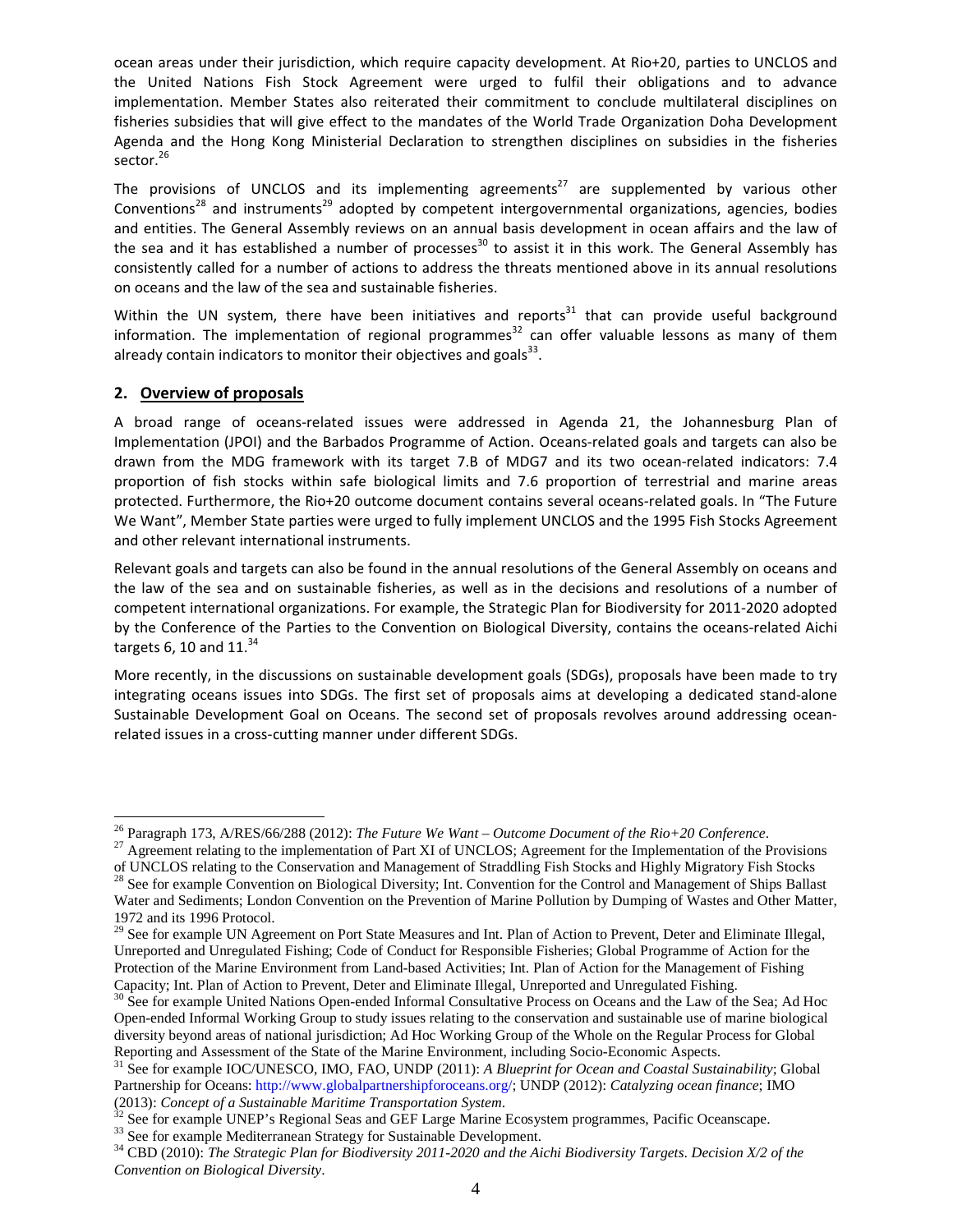#### (A) A stand-alone Sustainable Development Goal on Oceans

Proposals for a stand-alone Sustainable Development Goal on Oceans<sup>35</sup> recognize the fundamental importance of oceans for sustainable development. They stress that oceans issues require focused attention due to their complex nature and significant contribution to the three dimensions of sustainable development. In the outcome of the recently held inter-regional preparatory meeting for the Third International Conference on Small Island Developing States, Member States underscored that the achievement of healthy, productive, and resilient oceans is crucial. They concluded that oceans should be prominently reflected in the SDGs and the post-2015 agenda, including through consideration of a thematic Sustainable Development Goal on Oceans.

#### (B) Inclusion of oceans-related aspects in different sustainable development goals

Proposals for the inclusion of ocean-related aspects in different SDGs in the form of targets recognize the importance of oceans, but consider that they should be dealt with in a cross-cutting manner.<sup>36</sup> Two categories of inclusion can be found: (1) Inclusion in SDGs that relate to a healthy and resilient planet and productive ecosystems, environmental sustainability, respect for planetary boundaries and/or the maintenance of the global commons. (2) Inclusion in SDGs that relate to determinants of human well-being, such as food security and good nutrition.

## 3. Way forward

-

In 2013, the report of the High-Level Panel of Eminent Persons on the Post-2015 Development Agenda emphasized that, without environmental sustainability, poverty cannot be ended and that the oceans and seas should not be forgotten in the development of a post-2015 development agenda.<sup>37</sup>

In "The Future We Want", Member States noted that the new SDGs should focus on priority areas for the achievement of sustainable development, while being guided by the outcome document, of which oceans comprised a considerable part.

The majority of existing proposals made with regard to oceans in the context of SDGs are based on the common understanding that the achievement of healthy, productive and resilient oceans is indispensable to poverty eradication and sustainable development. In this regard, and despite the fact that other ocean-related topics remain of utmost importance, the following elements could be taken into closer consideration, which are based on the "The Future We Want":

- Ensure conservation and sustainable use of the oceans and seas and of their resources: Effectively apply an ecosystem approach and the precautionary approach in the management, in accordance with international law, of activities having an impact on the marine environment; Meet the 2015 (JPoI) target on an urgent basis and maintain or restore all fish stocks at least to levels that can produce the maximum sustainable yield, in the shortest time feasible, as determined by their biological characteristics; Develop and implement science-based management plans, including by reducing or suspending fishing catch and fishing effort commensurate with the status of the stock; Enhance action to manage by-catch, discards and other adverse ecosystem impacts from fisheries, including by eliminating destructive fishing practices; Eliminate, prevent and combat IUU fishing; Eliminate subsidies that contribute to IUU fishing and overcapacity; Implement area-based conservation measures, including marine protected areas.
- Reduce the incidence and impacts of marine pollution, including marine debris, especially plastic, persistent organic pollutants, heavy metals and nitrogen-based compounds, from a number of marine and land-based sources; take action to achieve, by 2025, based on collected scientific data, significant reductions in marine debris to prevent harm to coastal and marine environment.
- Prevent introduction of alien invasive species and manage their adverse environmental impacts.
- Address ocean acidification and the impacts of climate change: accelerate the reduction of global greenhouse gas emissions; prevent further ocean acidification; adapt to climate change; enhance resilience of marine ecosystems and coastal communities; reduce disaster risk and build resilience to natural disasters.

<sup>&</sup>lt;sup>35</sup> Proposals can for example be found at: http://tracker.post2015.org and http://www.sustainabledevelopment2015.org.

<sup>&</sup>lt;sup>36</sup> Proposals can for example be found at: http://tracker.post2015.org and http://www.sustainabledevelopment2015.org.

<sup>37</sup> High Level Panel on the Post-2015 Development Agenda (2013): *A New Global Partnership: Eradicate Poverty and Transform Economies through Sustainable Development*.